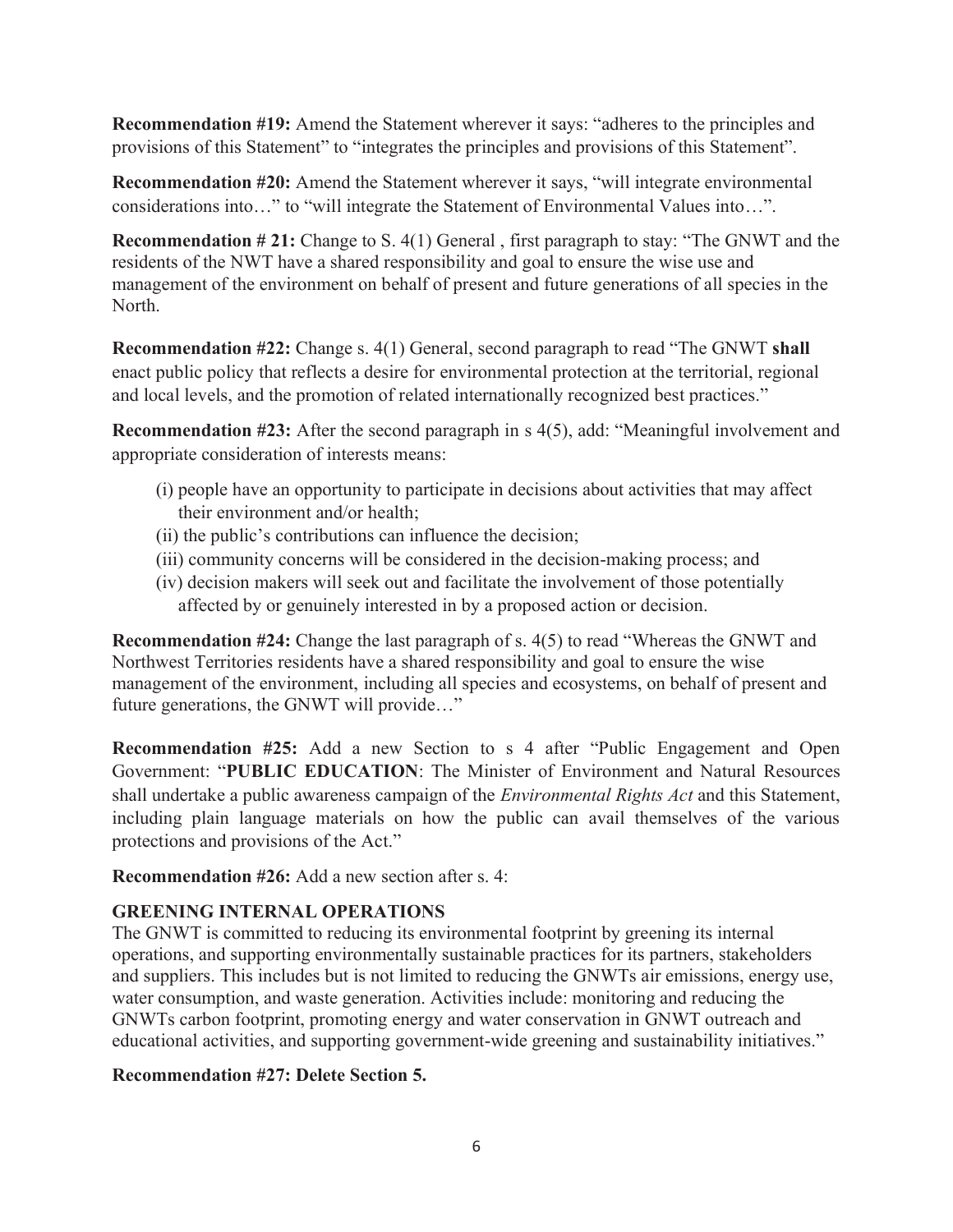## Rationale and Details

You have asked me to provide recommendations in relation to the draft Statement of Environmental Values (SEV) produced by the NWT government, pursuant to its *Environmental Rights Act.* I have set out my recommendations, with explanations for each. In Appendix A you will find a brief history of SEVs in the Ontario *Environmental Bill of Rights* and the extensive commentary on them from the Environment Commissioner of Ontario (and recently from the Auditor General of Ontario), the Ontario Environmental Review Tribunal and courts.

# **The NWT Environmental Rights Act (ERA) and Draft Statement of Environmental Values (SEV)**

Sections 17 and 18 of the NWT *Environmental Rights Act* (NWT ERA) require the Executive Council to prepare a draft Statement of Environmental Values (SEV). Section 17 of the NWT ERA states that the SEV "explains how environmental considerations, including the right to a healthy environment, will be integrated into decisions that might have a significant impact on the environment."

Section 17 also lists several principles that the Executive Council may consider when preparing the draft SEV. It also differs by specifically including the right to a healthy environment as one environmental consideration that must be integrated into environmental decisions. Section 2.2 of the Act lists the Purposes of the Act, which the SEV should also serve to achieve.

Section 18 of the Act states that the GNWT "shall take every reasonable step to ensure" that the SEV "is considered whenever decisions that might significantly affect the environment are made by the department or body". This language is mandatory, creating an enforceable duty on the Minister.

# **NWT Executive Council's Draft SEVs**

The NWT Executive Council has issued a draft SEV for comment before February 10, 2022. The SEV contains 5 sections. I will highlight aspects that are admirable and areas needing improvement.

It is important to begin by highlighting the aspects of the draft SEV that are good. The strongest aspect of the draft NWT SEV is that it contains so many of the key principles of environmental law, and all of those suggested in the Act. The list of principles is far more comprehensive and up to date than comparable SEVs. The precautionary principle and the polluter pays principle have long been part of Canadian environmental law and policy. However, the draft NWT SEV also contained the principle of ecological sustainability, intergenerational equity, environmental justice, sustainable development, and a commitment to UNDRIP. While I will make suggestions below about improved wording, the very inclusion of these principles is a significant step forward compared to similar legislation and SEVs. For example, in its comments on the draft amendments to MOECP SEV, the Canadian Environmental Law Association (CELA) proposed that it be changed to include the principles of Environmental Justice and of Intergenerational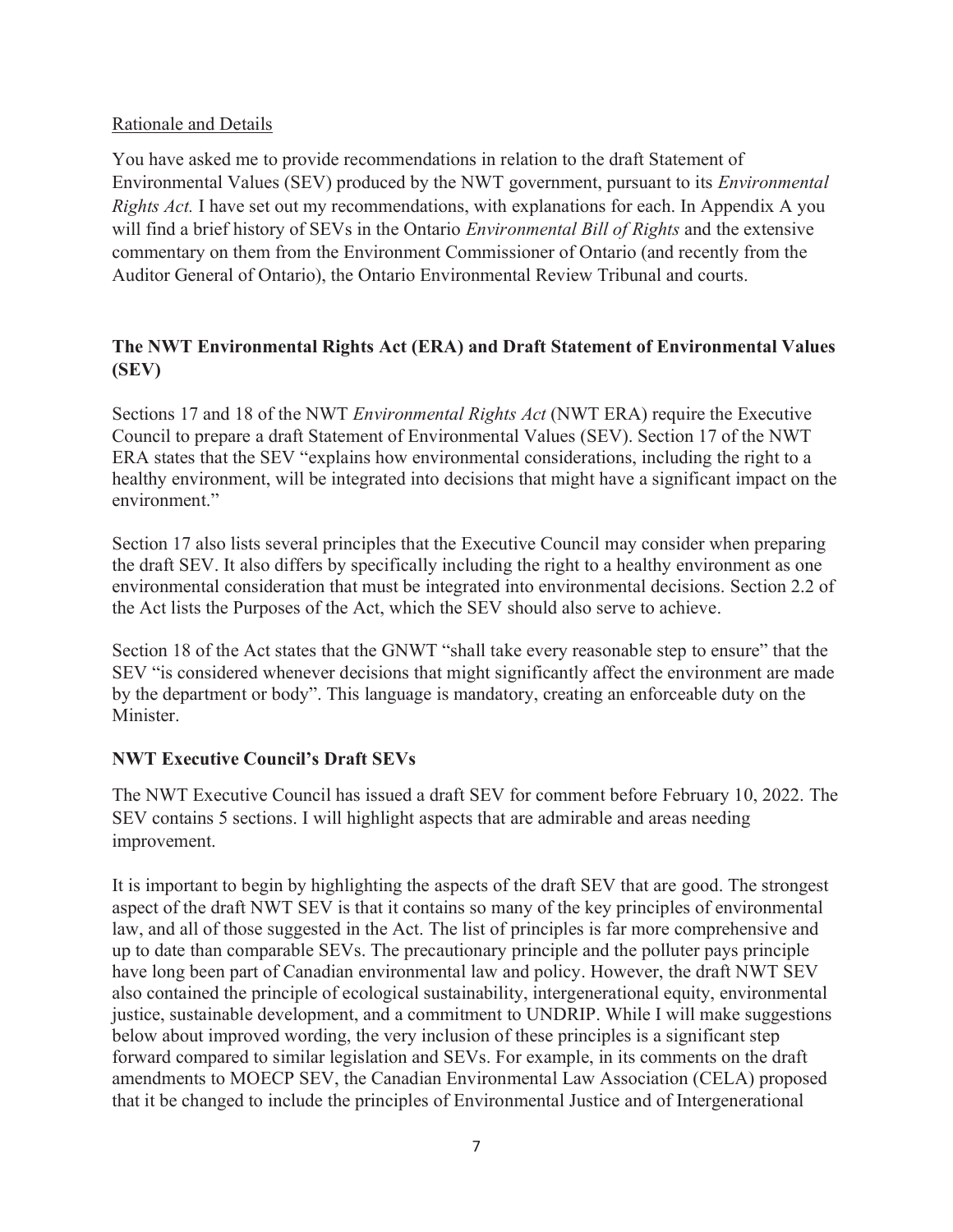Equity. By contrast, the NWT draft SEV does not include some of the principles in the Ontario MOE SEV. The NWT government is to be commended for including many principles in the NWT ERA and draft SEV. However, the wording of some of these principles should be strengthened (in some cases to reflect the actual wording in the NWT ERA), and others should be added.

The main weakness of the draft SEV is that it fails to reflect the dire situation we are in with the triple crises of climate change, biodiversity loss and waste and pollution. Although seemingly enlightened by the idea that human beings should have a right to a healthy and intact environment, there is a status quo/business-as-usual feeling to the provisions of the SEV as if not a lot is really going to change as a result of the enactment of the NWT ERA and its SEV. There is no real acknowledgement of how deeply connected we are to the non-human species of the NWT and how together with them we are intimately connected to all life and life processes on Earth, and that by protecting the environment and all species of the NWT, we are helping to maintain the health of the entire biosphere and thereby ensuring that all life will survive into the future. Nor is there any indication in the SEV of how profound will be the changes that are required of us in everything we do, economically, culturally, socially, if we are to deal with the huge issues before us.

**Recommendation #1:** The SEV should state at the outset that "This SEV shall be applied consistently with the Purposes in Section 2.2 of the NWT ERA".

**Explanation**: The SEV is designed to help achieve the purposes of the Act, and therefore should state this explicitly.

**Recommendation #2:** Reword the Statement of Policy to say "The Statement of Environmental Values **is a substantive framework for government decision-making.** As required by s. 17 of the NWT ERA, this SEV explains how environmental considerations, including the right to a healthy environment, **will be integrated** by the GNWT into actions, decisions, recommendations and submissions to Boards (such as the Mackenzie Valley Boards) and decision-making instruments that might have a significant effect on **any part of** the environment **including the species that inhabit it as well as its ecological features and processes.**"

#### *Explanation:*

The draft SEV says under "Statement of Policy" that the SEV "is a means to record the government's commitment to the environment and to actions, decisions, recommendations and submissions to Boards (such as the Mackenzie Valley Boards) and decision-making instruments made in the best interest of residents." This is not in keeping with the wording of the NWT ERA.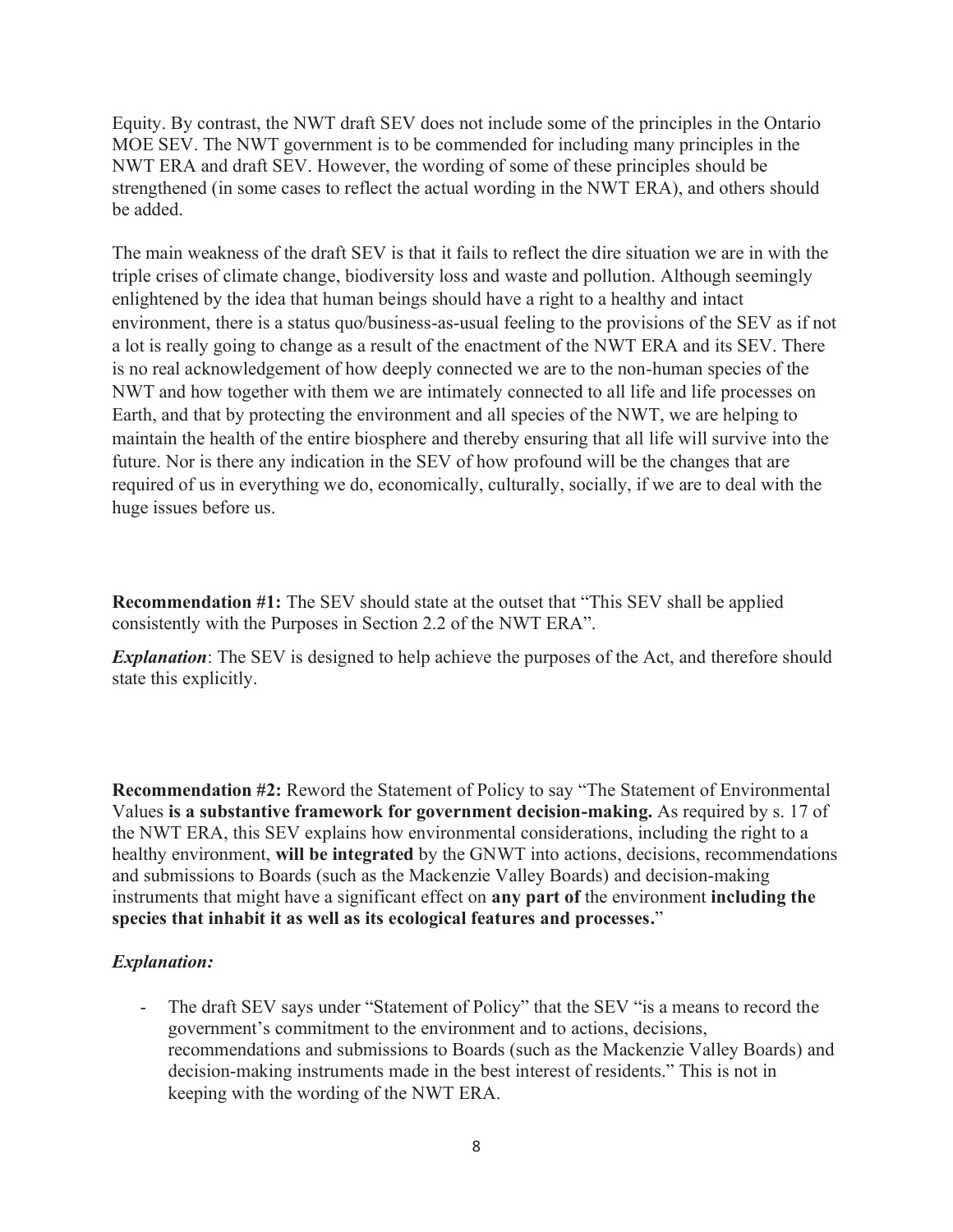- The Canadian Environmental Law Association (CELA) explains that when the Ontario *Environmental Bill of Rights* was being drafted, the original intent was for an SEV to be a "substantive framework for government decision-making"<sup>1</sup> on important environmental matters. SEVs should contain "robust, efficient and enforceable language".<sup>2</sup>
- The NWT ERA uses the words "will be integrated" in s. 17. This expression should be used throughout the SEV (similar recommendations are made below in relation to other sections of the SEV).

**Recommendation #3: Reword SEV Principle 1:** "If there is a threat of significant harm to the environment, lack of complete scientific certainty **is not to be** a reason for postponing reasonable measures to prevent that harm (Precautionary Principle)."

*Explanation***:** The SEV should contain the same wording as that in the NWT ERA (the Act says, "is not to be a reason for postponing", while the SEV says "is not considered to be a reason for postponing"). Capitalizing the Precautionary Principle makes it clearer that this section refers to the internationally recognized principle of environmental law.

**Recommendation #4: Reword SEV Principle 2:** "Polluters must bear the costs of their pollution, including the cost of measures taken to prevent, control and remedy pollution and the costs it imposes on society. (polluter pays principle)"

#### *Explanation:*

The Polluter Pays principle is designed not only to require polluters to pay after harm is done but to internalize the costs of externalities and incentivize polluters to prevent harm, in order to avoid having to pay for remediation. This wording is more in line with this fuller concept and echoes European Union approaches.<sup>3</sup>

At the very least, the SEV should adopt the same wording as the NWT ERA, which says "and **is to bear** the costs of that action" (instead of the wording in the draft SEV which says "and should bear the costs of that action").

**Recommendation #5: Reword SEV Principle 4: "**Development of resources in the NWT shall only occur in a manner that supports the long-term environmental, economic, cultural and social well-being of the human residents of the NWT, together with the well-being of all other species and the ecosystems with which we co-exist and on which we mutually depend. Intergenerational Equity requires **"**conservation of options (defined as conserving the diversity of the natural and cultural resources base), conservation of quality (defined as leaving the planet no worse off than

<sup>&</sup>lt;sup>1</sup> https://cela.ca/wp-content/uploads/2021/01/CELA-ltr-re-MECP-SEV.pdf.<br><sup>2</sup> https://cela.ca/wp-content/uploads/2021/01/CELA-ltr-re-MECP-SEV.pdf.

<sup>&</sup>lt;sup>3</sup> https://www.eca.europa.eu/Lists/ECADocuments/SR21\_12/SR\_polluter\_pays\_principle\_EN.pdf.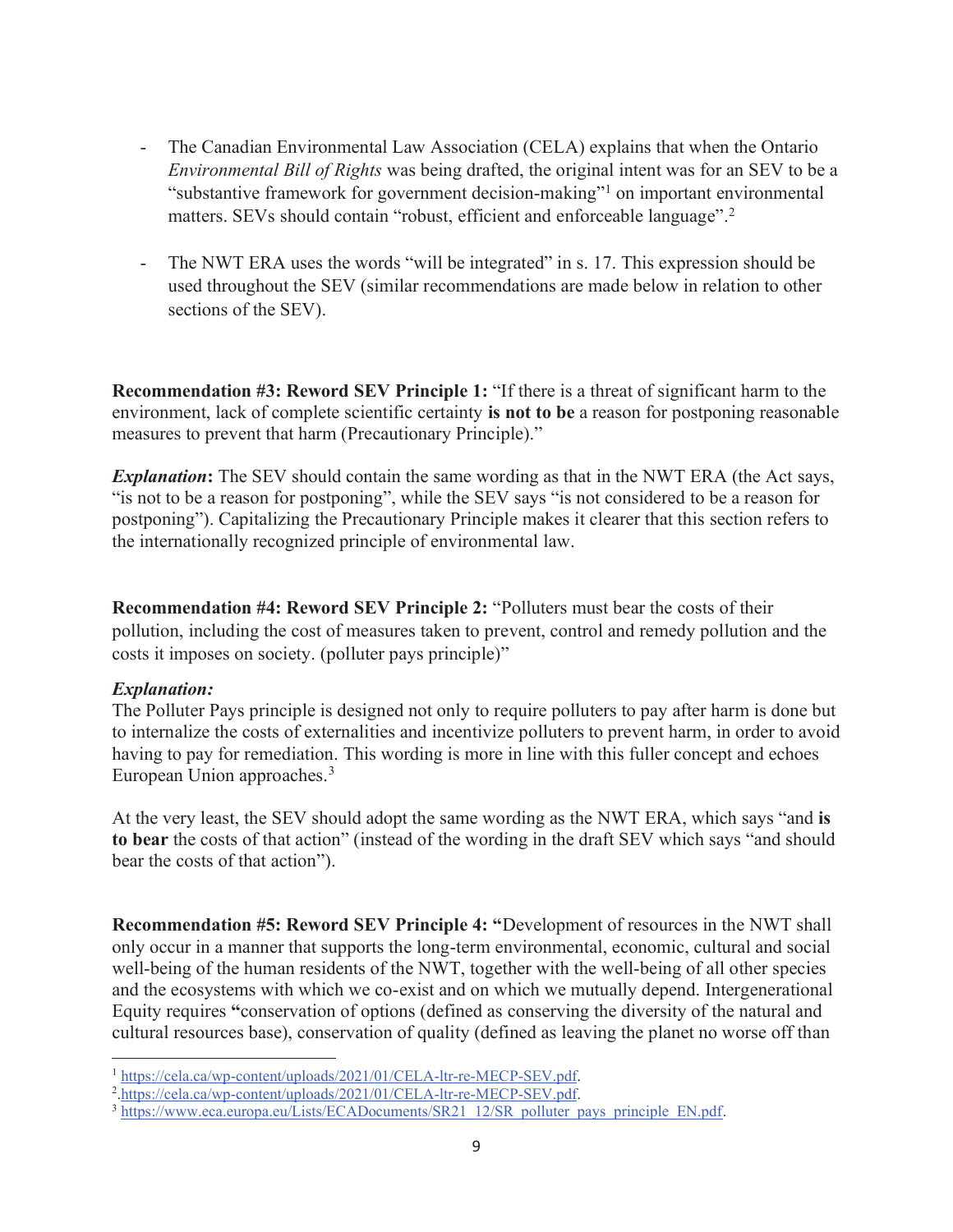received), and conservation of access (defined as equitable access to the use and benefits of the legacy). (Intergenerational Equity principle)"

- The wording of Principle 4 in the SEV is actually the Sustainable Development principle enunciated by the Brundtland Report, not the intergenerational equity principle, although the definition does include the concept of intergenerational equity. Principle 4 as written does not reflect current understanding of this principle. Rather, it mixes in considerations of Sustainable Development with considerations of intergenerational equity.
- The proposed revised wording of Principle 4 reflects the intergenerational equity principle as created and developed by Prof. Edith Brown Weiss: "The intergenerational equity principle calls for 3 principles: **"**conservation of options (defined as conserving the diversity of the natural and cultural resources base), conservation of quality (defined as leaving the planet no worse off than received), and conservation of access (defined as equitable access to the use and benefits of the legacy)."4 For example, preserving an intact and sustainable Bathurst caribou herd would be an example of conserving the quality of the NWT environment.

**Recommendation #6: Reword the SEV Principle 5: "**There **is to be** a just distribution of environmental benefits and burdens among **all those living in** the NWT."

## *Explanation:*

- It is commendable that this Principle has been included. However, the SEV should adopt the wording in the Act: the Act says "there **is to be** a just distribution…" while the SEV says "there **should be** a just distribution…"

**Recommendation #7: Reword SEV** P**rinciple 6** "Sustainable development is development that meets the needs of the present without compromising the ability of future generations to meet their own needs. Development of resources should occur in a manner that supports long-term economic, environmental, cultural, and social well-being of residents of the NWT (sustainable development principle)."

# *Explanation for Recommendations #7:*

- As noted, the wording of Principle 4 in the SEV is actually the Sustainable Development principle enunciated by the Brundtland Report.
- Sustainable development includes economic, social, cultural but also environmental wellbeing. The draft SEV omitted the word "environmental" here.

<sup>4</sup> https://scholarship.law.georgetown.edu/cgi/viewcontent.cgi?article=2637&context=facpub.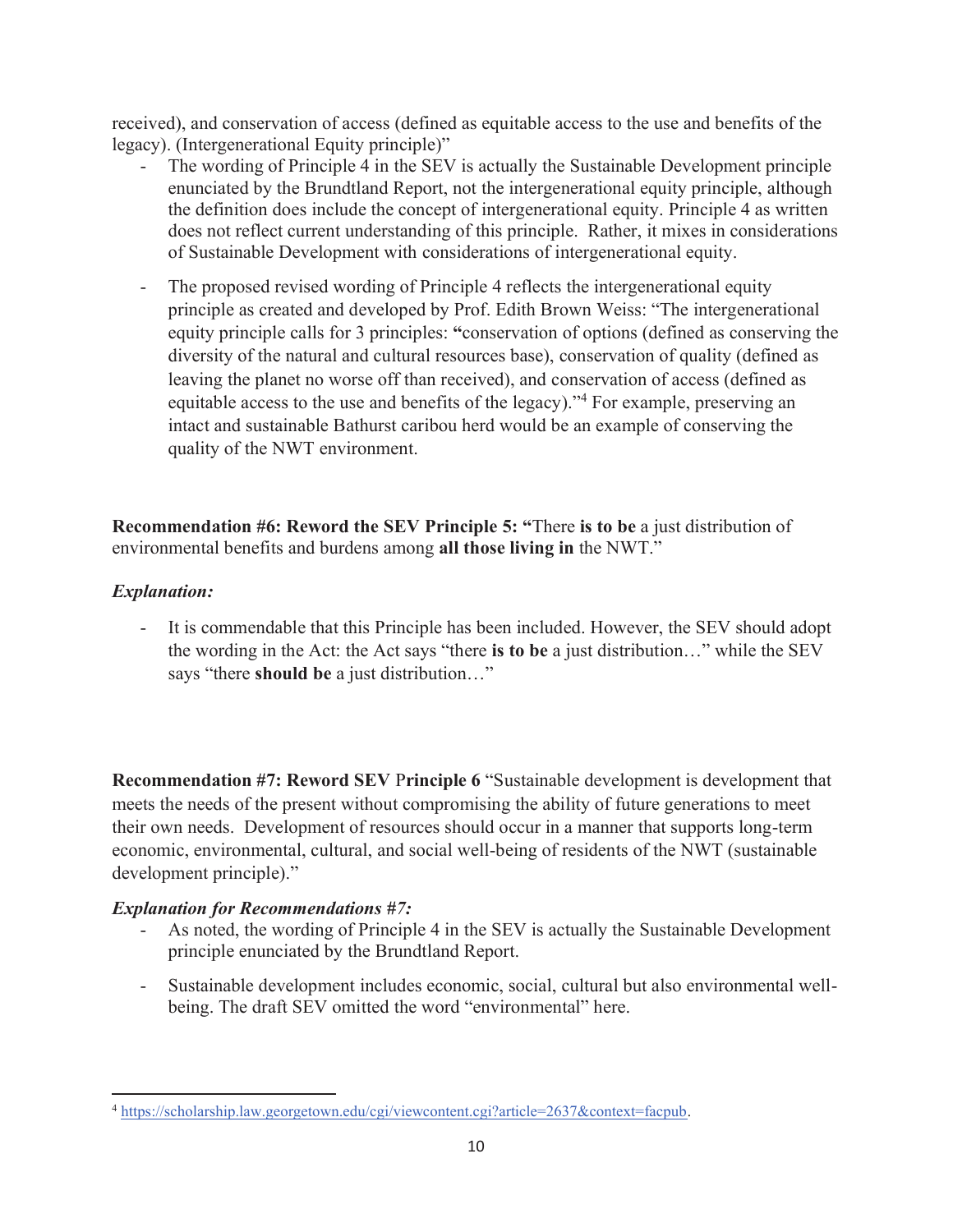- Focusing only on human residents of the NWT is an anthropocentric approach. We recommend taking an ecosystem approach which places humans within the environment, not separate from.

**Recommendation #8:** Reword Principle 7: "Decisions that may have a significant impact on the environment **shall be made in compliance with UNDRIP (particularly Article 26) and the rights of Indigenous Peoples**."

*Explanation*: Section 4(4) of the draft SEV says that the GNWT is committed to the implementation of the United Nations Declaration on the Rights of Indigenous Peoples (UNDRIP)." The Legislative Assembly of the NWT unanimously adopted UNDRIP on February 19th, 2008, and was an early adopter. Canada is a party UNDRIP, and Canada passed the *United Nations Declaration on the Rights of Indigenous Peoples Act* in 2020. This wording of the principle in the SEV is more in keeping with this.

**Recommendation #9:** After the Principles, add a new section 3 called **"Tools for Applying the SEV".** Below that, add the following: "The GNWT shall work to protect, restore and enhance the natural environment by:

- developing policies, legislation, regulations and standards to protect the environment and human health;
- using science and research to support policy development, environmental solutions and reporting;
- ensuring that planning, which aims to identify and evaluate environmental benefits and risks, takes place at the earliest stages in the decision- making process;
- adopting an ecosystem approach to environmental protection and resource management; this approach views the ecosystem as composed of air, land, water and living organisms, including humans, and the interactions among them;
- $\bullet$  considering the cumulative effects on the environment; the interdependence of air, land, water and living organisms; and the relationships among the environment, the economy and society;
- prioritizing preventing pollution and minimizing the creation of pollutants that can adversely affect the environment;
- supporting and promoting a range of tools that encourage environmental protection and sustainability (e.g. stewardship, outreach, education);
- $\bullet$  undertaking compliance and enforcement actions to ensure consistency with the Act, the SEV and environmental laws;
- undertaking environmental monitoring and reporting to track progress over time and inform the public on environmental quality.

In addition, the GNWT shall use a range of innovative programs and initiatives, including strong partnerships, public engagement, strategic knowledge management, and economic incentives and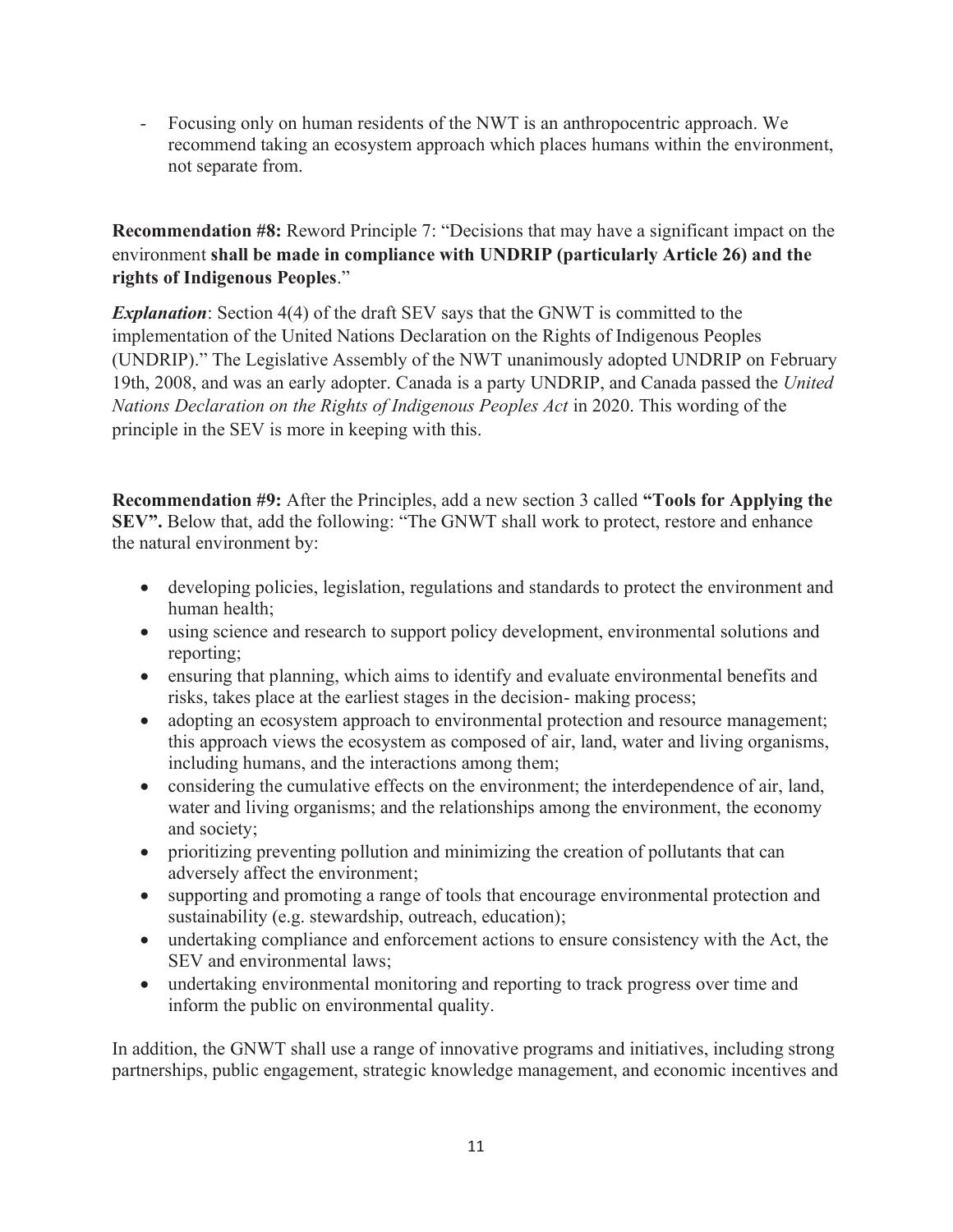disincentives to carry out its responsibilities under the NWT ERA, and through integrating the SEV into its work.

*Explanation*: Much of this text is taken from the draft amendments to the Ontario Ministry of the Environment and Climate Change. They add to the Principles in the draft NWT SEV by setting out tools for applying the principles and achieving compliance with the NWT ERA. Including these tools helps the SEV to be more of a "substantive framework for government decisionmaking". It contains many best practice approaches such as the ecosystem approach and consideration of cumulative effects.

## **Recommendation #10: Add a specific Commitment to Address Climate Change as Section 4 of the SEV, worded as follows:**

"The GNWT is committed to tackling climate change, as evidenced by its policies, frameworks, action plans and other approved instruments or measures. The GNWT believes that the public interest requires a broad effort to reduce greenhouse gases and to build a cleaner and more resilient NWT. The GNWT will continue to involve and engage individuals, businesses, communities, municipalities, non-governmental organizations and Indigenous governments in the ultimate goal of fostering a high-productivity, resilient, low-carbon economy and society in the NWT."

## *Explanation:*

- The NWT has a 2030 NWT Climate Change Strategic Framework with accompanying Action Plan, has a target of reducing emissions 30% below 2005 levels by 2030, a 2030 Energy Strategy and related Action Plan, and a "Guide to Integrating Climate Change Considerations into Government of the Northwest Territories Decision‐Making Instruments". <sup>5</sup> Given the GNWT's commitment to tackling climate change, the SEV should also reflect this.
- This proposed wording is taken in part from the Ontario MOECC SEV.

**Recommendation #11: Renumber "Scope" to be section 3 and amend to read as follows:**  "This Statement applies to all actions, decisions, recommendations and submissions to Boards (such as the Mackenzie Valley Boards) and decision-making instruments made or used **by the GNWT, its** departments and the above-mentioned agencies that may have significant impact on the environment."

<sup>5</sup> November 16, 2020.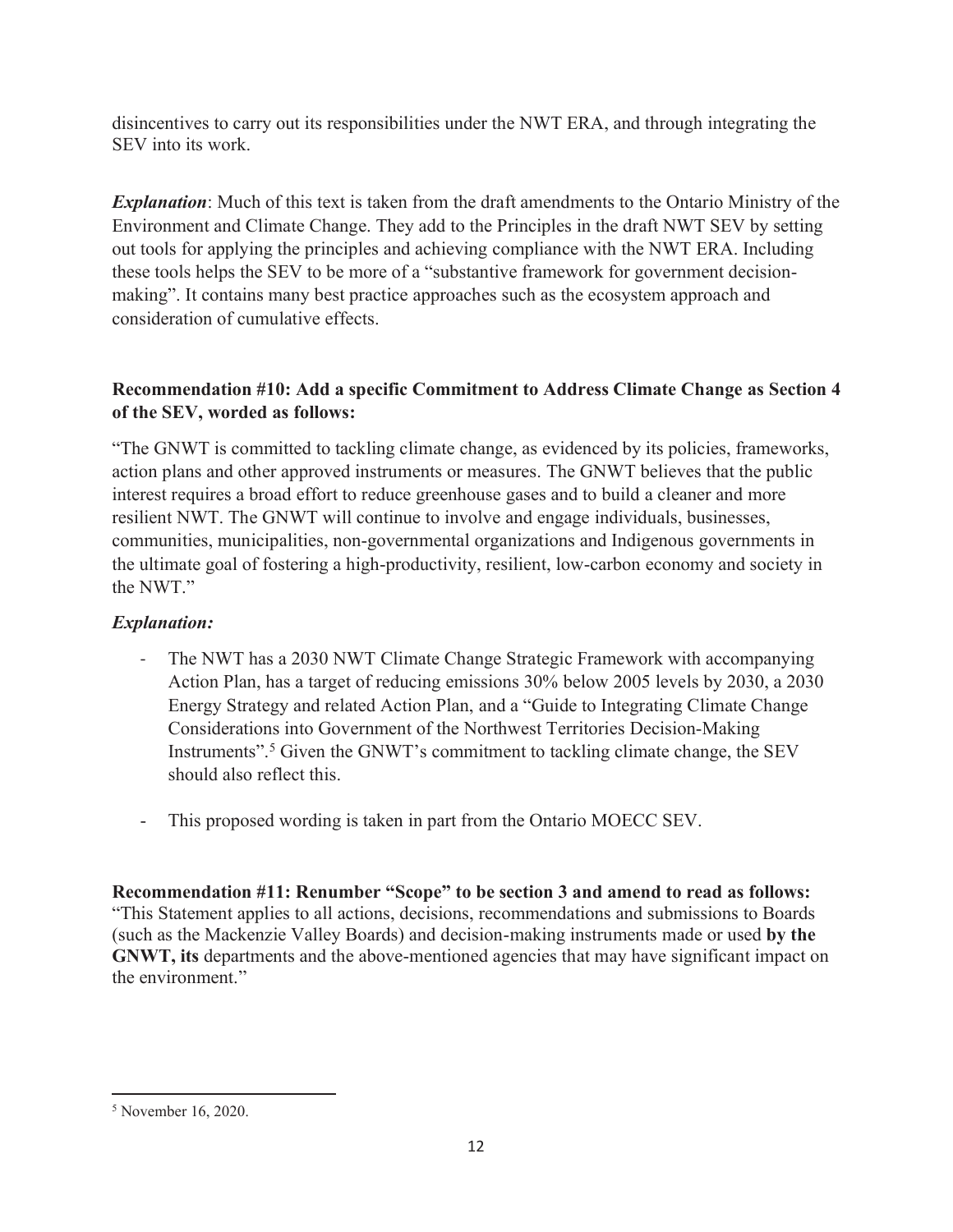#### *Explanation:*

- In reviewing the proposed changes to the Ontario MOECP SEV, CELA commented that the SEV changed from the previous version - which applied to the "Government of Ontario" - to apply only to "prescribed ministries." While only prescribed ministries in Ontario have the duty to create SEVs, CELA noted that the Ontario EBR says that the "government" has "primary responsibility" for protecting the environment. Similarly, s. 17 of the NWT Act says that "The Minister of a department or deputy head of a body listed in paragraph  $17(1)(b)$ " must create an SEV and ensure that it is considered when environmental decisions are made. However, s. 2 says that the Act is designed "to ensure that the Government of the Northwest Territories carries out its responsibility… to protect the environmental rights of the people of the Northwest Territories". CELA argued that "the Ontario legislature decided to explicitly refer to the 'Government of Ontario' in subsection 2(3) in order to ensure that EBR [Environmental Bill of Rights] accountability was applicable to the provincial government as a whole, not to individual ministries as may be prescribed from time to time under the EBR. Accordingly, CELA submits that the proposed SEV's reference to 'prescribed ministries' is a clear rollback from the existing SEV and current EBR purposes"6 and recommended the reference be deleted. This is why we recommend that the SEV be amended to say "actions, decisions, recommendations and submissions to Boards (such as the Mackenzie Valley Boards) and decision-making instruments made and used **by the GNWT, its** departments and the above-mentioned agencies."
- One of the key criticisms of the Ontario MOE SEV by CELA and others is that when challenged before the Ontario Environmental Review Tribunal or a court, the government often argued that the SEV only applied when government creates laws, regulations and policies, but not to decisions to issue instruments. The draft NWT SEV states that the SEV applies to "all decisions and actions". This must clearly include submissions made by the GNWT to co-management bodies responsible for resource management decisions and decisions made by GNWT Ministers on recommendations from co-management bodies.

## **Recommendation #12: Section 3(1) should adopt wording similar to that in s. 2.01 of the NWT** *Environmental Protection Act***:**

"(1) This Statement is issued under the Authority of the Executive Council. The authority to make exceptions and approve revisions to this Statement rests with the Executive Council in accordance with the *Environmental Rights Act.* 

(2) If the Commissioner in Executive Council intends to exempt any person or class of persons, equipment or contaminant from all or any provision of this SEV, the Commissioner in Executive Council shall

<sup>6</sup> https://cela.ca/wp-content/uploads/2021/01/CELA-ltr-re-MECP-SEV.pdf, p 7.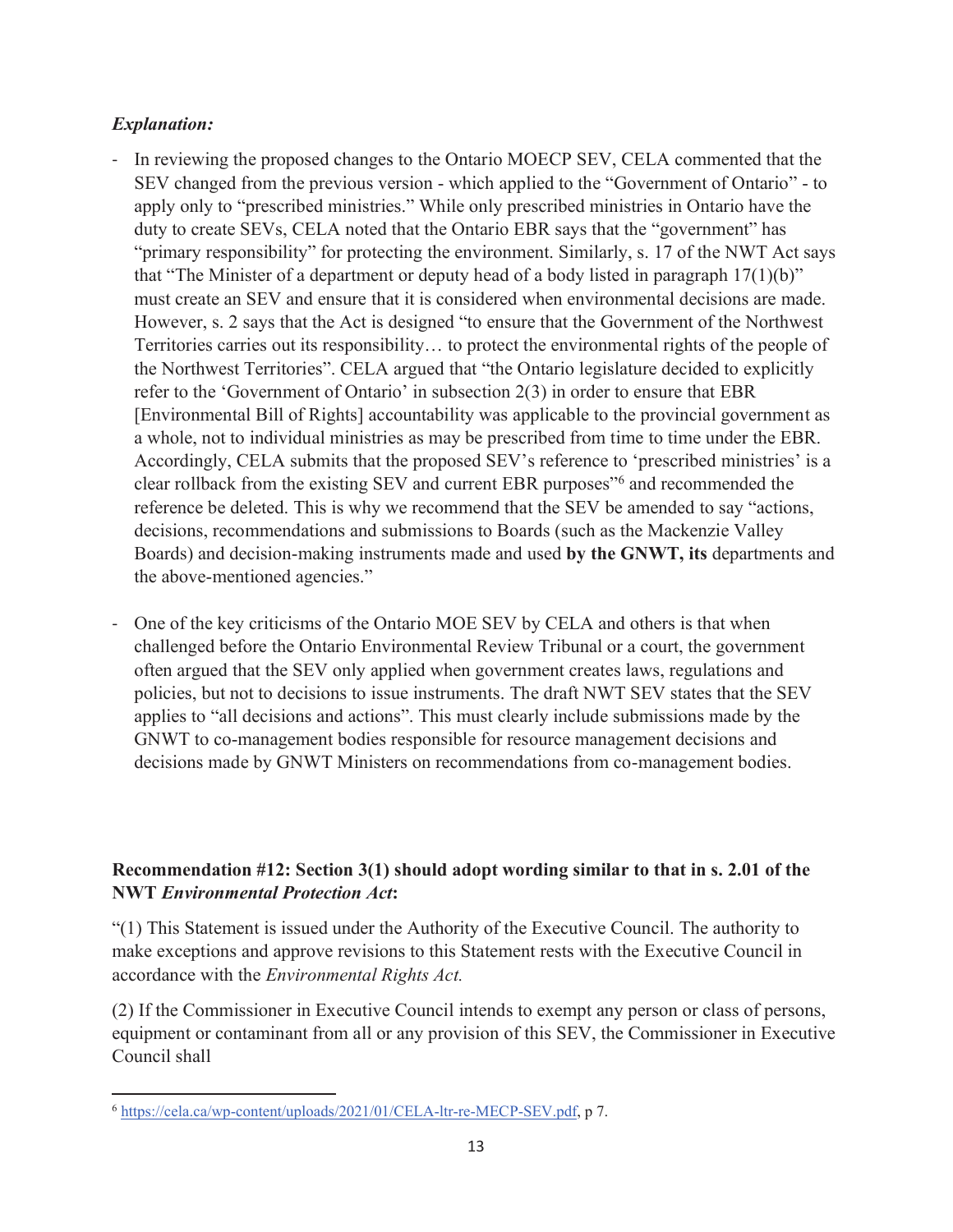(a) make notice of the proposed exemption publicly available;

(b) provide the public with a reasonable opportunity to make representations with respect to the proposed exemption, and make these representations public;

- (c) provide the public with written reasons for its decision; and
- (d) allow for appeals of that decision.

(3) Where Cabinet is of the view that actions, decisions, recommendations and submissions to Boards (such as the Mackenzie Valley Boards) and decision-making instruments made or used by the GNWT may have significant impact on the environment but does not apply or use the SEV, it shall provide written reasons and provide notice of these to the public as soon as reasonably possible.

(4) Notwithstanding subsections (1) and (2), if an emergency threatens public safety, life, property or the environment, or if the Commissioner of the Executive Council is of the opinion that an emergency situation requires an immediate response:

(a) the Commissioner in Executive Council may exempt any person or class of persons, equipment or contaminant from all or any provision of this Statement to the extent and for as long as necessary to cope with the emergency, without providing either notice of the proposed exemption or an opportunity to make representations with respect to it.

(b) The Executive Council shall send a written report to the Legislative Assembly describing the duration, nature and extent of the activities, and what restorative measures are planned, within a reasonable time.

*Explanation:* While the Executive Council needs some discretion to make exceptions to and exemptions from the SEV, this discretion should be limited, transparent and accountable. The approach recommended here is in keeping with the emergency provisions of the NWT *Environmental Protection Act*, and the Sahtu Land Use Plan on Emergency Activities.

## **Recommendation #13: Establish an Environmental Commissioner of the NWT**.

## **Recommendation #14: Create an Environmental registry for the NWT.**

## *Explanation:*

Section 2 sets out the accountability for applying the SEV, and says that the Premier, Ministers, Boards, Deputy Heads, the Executive Council etc are "accountable for" the implementation of the SEV, yet the Statement does not state how they are to be held accountable.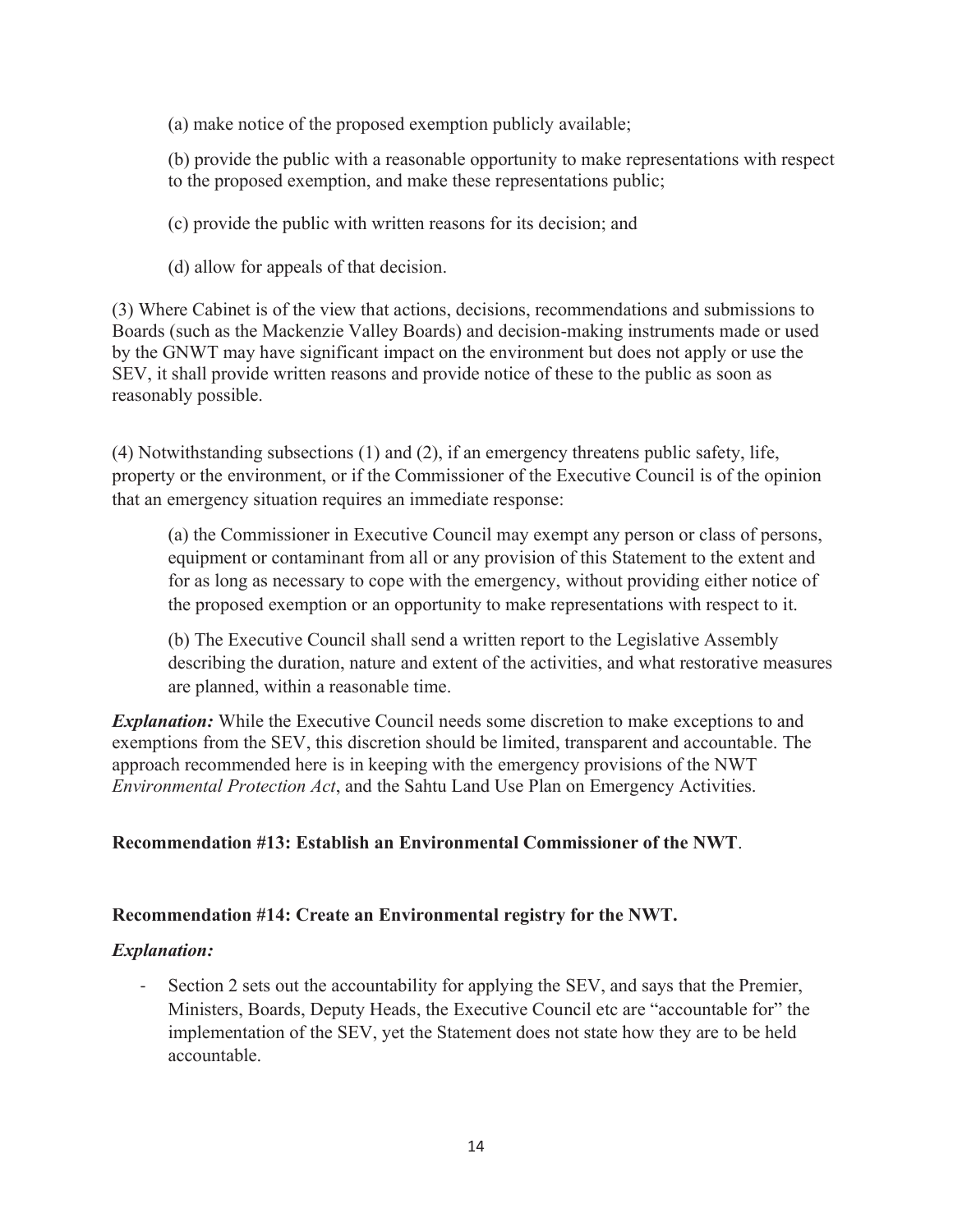- Both a Commissioner of the Environment and an Environmental Registry would help with the monitoring and accountability of the GNWT under the Act, including how the SEV is being applied. These were both created by the Ontario *Environmental Bill of Rights*, specifically in order to ensure public accountability.
- As an interim step, GNWT might like to promote and ensure a stronger and more active oversight role for the Commissioner of the Environment and Sustainable Development within the Office of the Auditor General of Canada that already has oversight on GNWT finances.

**Recommendation #15:** Mandate letters issued by the Premier to Cabinet Ministers in the GNWT should include an obligation for office holders to integrate the SEV in all actions, decisions, recommendations and submissions to Boards (such as the Mackenzie Valley Boards) and decision-making instruments.

**Explanation:** In some public and private sector organizations, means are being developed to tie individual job performance or evaluation to obligations such as reaching targets on GHG emission reductions, etc. In the NWT, Deputy Minister job evaluations include showing progress on things like the Affirmative Action Policy.7 Adding an obligation in mandate letters to Ministers and Deputy Ministers about implementation of the SEV in actions, decisions, recommendations and submissions to Boards (such as the Mackenzie Valley Boards) and decision-making instruments, and monitoring, and considering performance of this obligation during job evaluations, would incentivize this. This would help to increase accountability.

**Recommendation #16**: Add the following as a new section 4:

## "**MONITORING AND REPORTING ON THE USE OF THE SEV**

The GNWT, its Ministers, Boards and Deputy Heads shall document and make public how the SEV was considered each time a decision on an Act, regulation or policy is made or any other decision, action, recommendation or decision-making instrument is made that may have significant impact on the environment. Ministers, Boards and Deputy Heads will ensure that staff involved in decisions that might significantly affect the environment are aware of and comply with *Environmental Rights Act* and SEV obligations. Ministers, Boards and Deputy Heads shall review and report, both internally and to the Executive Council, on their progress in implementing the SEV.

The Executive Council shall draft a "Guide to Integrating the Statement of Environmental Values into Government of the Northwest Territories Actions, Decisions, Recommendations and Submissions to Boards (such as the Mackenzie Valley Boards) and Decision-making Instruments."

 $^7$  https://my.hr.gov.nt.ca/sites/myhr/files/15.04 - affirmative action 2017-04-01 0.pdf.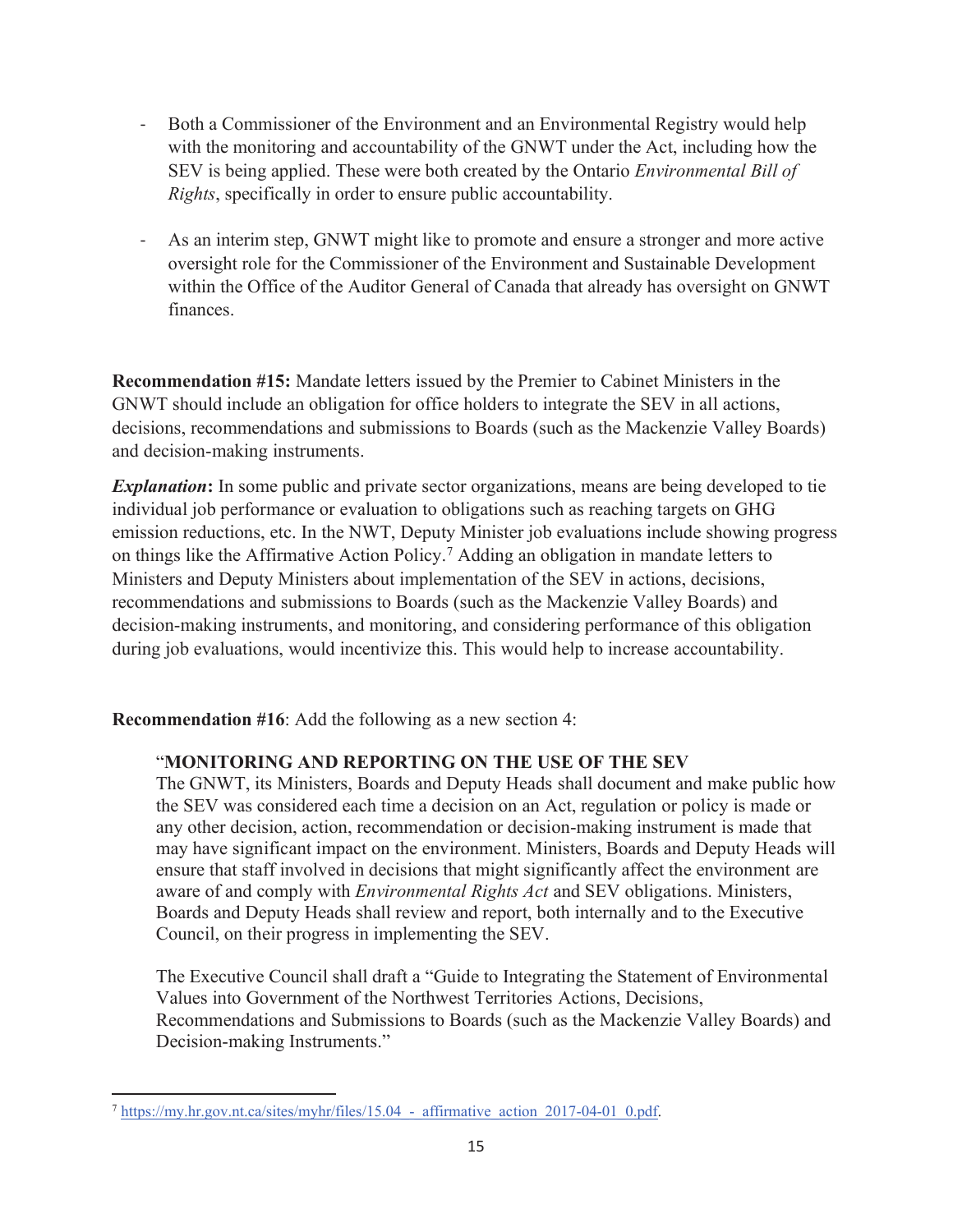The Executive Council shall submit an Annual Report on the Integration of the SEV into GNWT Actions, Decisions, and Submissions to Boards (such as the Mackenzie Valley Boards) and decision-making instruments to the Legislative Assembly as soon as possible after the end of each year."

## *Explanation:*

- The Environment Commissioner of Ontario said about the MOE SEV, "openly explaining to the public how specific SEV principles were considered and accounted for during the decision-making process would provide clarity about the ministry's rationale for the decision and would improve assurance that SEV principles were taken into account." This should be required whenever a decision, action, recommendation or decision-making instrument that could have significant impact on the environment is made in the NWT. Make reporting on how the SEV was integrated into actions, decisions, recommendations and submissions to Boards (such as the Mackenzie Valley Boards) and decision-making instruments will facilitate consolidated reporting on the SEV.
- Requiring an Annual Report enhances transparency and accountability about how the SEV has been integrated into GNWT actions, decisions, recommendations and submissions to Boards (such as the Mackenzie Valley Boards) and decision-making instruments. Annual reporting is already part of the NWT ERA under s. 19 and reporting on the implementation of the SEV should be integrated into, and would be consistent with, this requirement.
- The proposed wording is modified from s. 5 of the Ontario MOECC SEV.

## **Recommendation #17: Amend s. 3(2)(a) as follows:**

"(i) The Executive Council is accountable for the application of this Statement, including the principles and provisions within, to all actions, decisions, recommendations and submissions to Boards (such as the Mackenzie Valley Boards) and decision-making instruments that might significantly affect the environment.

(ii) The Executive Council may, in accordance with the *Environmental Rights Act,* amend this Statement from time to time. If the Executive Council proposes amendments to the Statement, it shall comply with the process set out in s. 17 (2), (3) and (4) of the *Environmental Rights Act*.

(iii) The Executive Council shall review the SEV within 5 years of its start date, and every 5 years after that, and may suggest amendments to the SEV at that time. If the Executive Council proposes amendments to the Statement, it shall comply with the process set out in s. 17 (2), (3) and (4) of the *Environmental Rights Act*.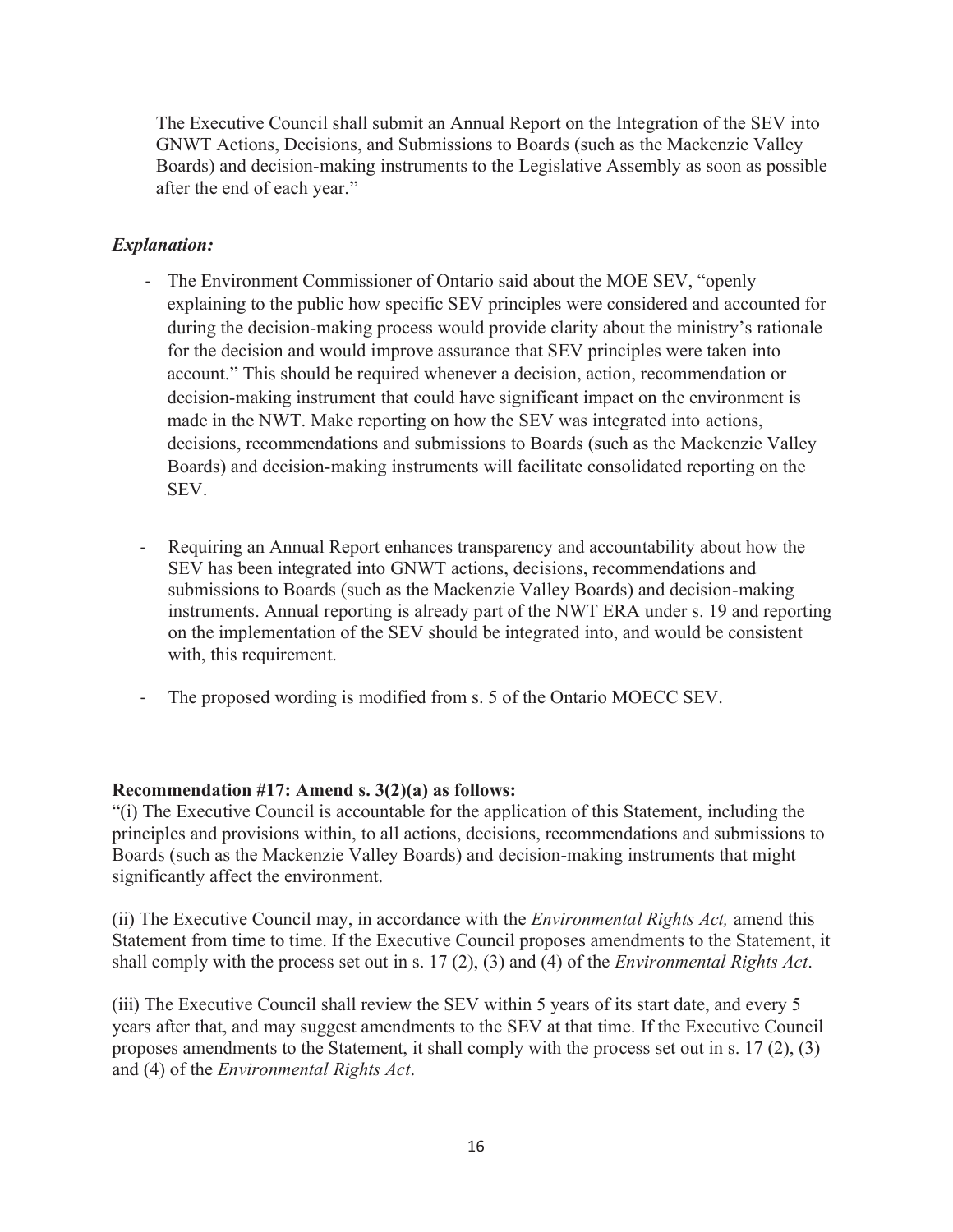#### *Explanation:*

- Instead of the Executive Council having discretion whether to amend the SEV "from time to time", the SEV should include a minimum period for mandatory revision of the SEV to ensure it remains up to date. For example, the NWT State of the Environment Report must be issued every 4 years. There should be a similar duty to regularly review the SEV.
- When the Executive Council proposes amendments to the SEV, it should be required to publish the proposed amendments for comment in the same way as it is currently publishing and allowing comments on this initial draft SEV.

**Recommendation #18** Amend section 3: Wherever it currently says, "take reasonable" measures", change this to "shall take every reasonable step"  $(s. 3(2)(b), (c), (d)(i) \& (ii), (e)(iii)$  $&$  (iv)).

*Explanation:* Section 18 of the NWT ERA states that "The Minister of a department or deputy head of a body listed in paragraph 17(1)(b) shall take **every reasonable step to ensure** that a statement of environmental values prepared or amended under section 17 is considered whenever decisions that might significantly affect the environment are made by the department or body." The language of the SEV should be consistent with the Act.

**Recommendation #19:** Amend the Statement wherever it says: "adheres to the principles and provisions of this Statement" to "integrates the principles and provisions of this Statement".

*Explanation*: Section 17 of the NWT ERA uses the expression "will be integrated". The language of the SEV should be consistent with the Act.

**Recommendation #20:** Amend the Statement wherever it says, "will integrate environmental considerations into…" to "will integrate the Statement of Environmental Values into…".

*Explanation:* The expression "environmental considerations" is much vaguer that the explicit elements of the SEV which the Legislative Assembly has worked hard to create and already requires.

**Recommendation #21:** Change to s. 4(1) General, first paragraph to stay: "The GNWT and the residents of the NWT have a shared responsibility and goal to ensure the wise use and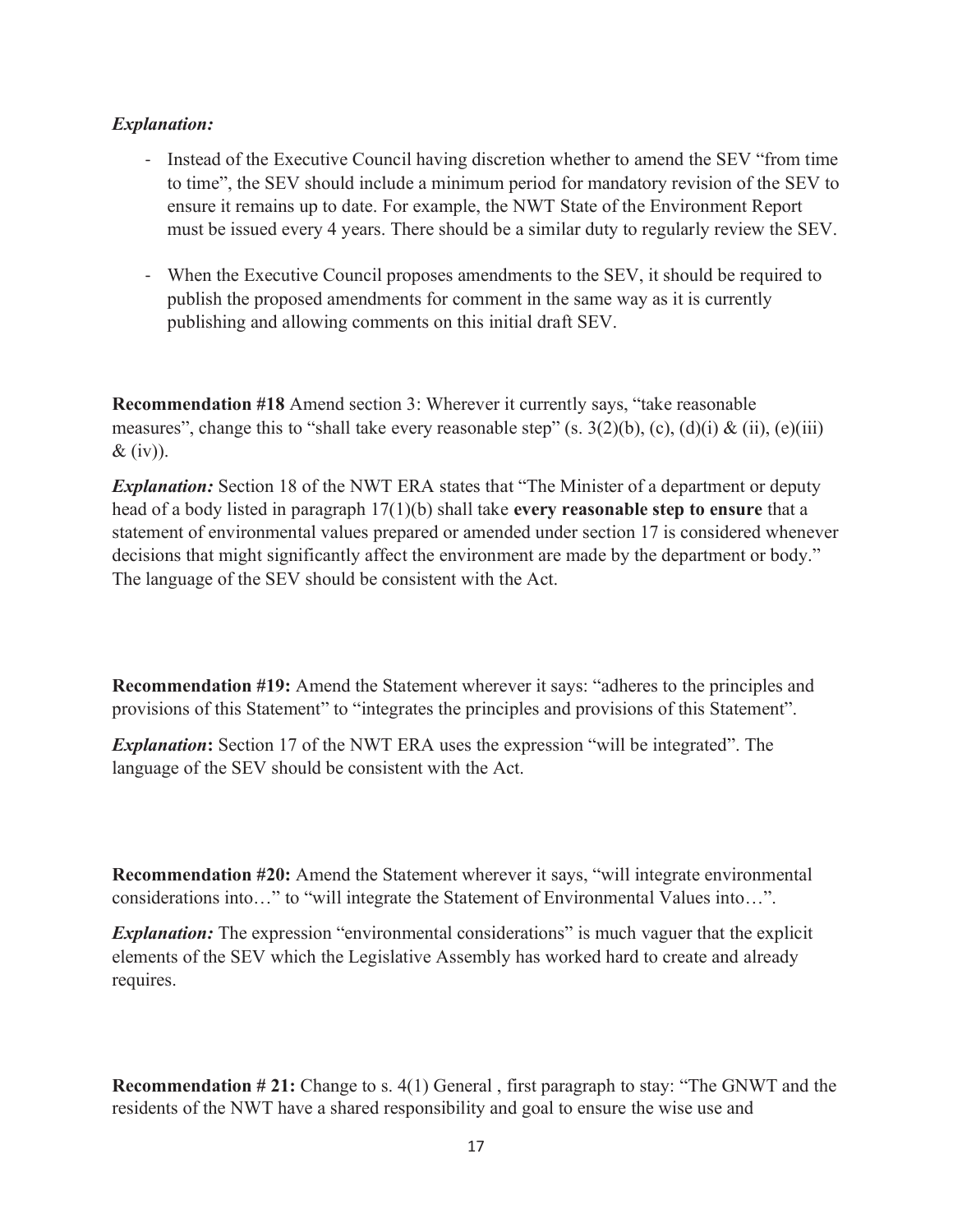management of the environment on behalf of present and future generations **of all species in the North.** 

*Explanation:* This once again emphasizes that the NWT ERA and SEV are not solely anthropocentric but recognize our interconnections and interdependence in the ecosystem.

**Recommendation #22:** Change s. 4(1) General, second paragraph to read "The GNWT **shall** enact public policy that reflects a desire for environmental protection at the territorial, regional and local levels, and the promotion of related internationally recognized best practices."

*Explanation*: The expression "strive to enact" is not strong enough. The word "shall enact" is in keeping with the purposes of the NWT ERA and SEV.

**Recommendation #23:** After the second paragraph in s 4(5), add: "Meaningful involvement and appropriate consideration of interests means:

- (i) people have an opportunity to participate in decisions about activities that may affect their environment and/or health;
- (ii) the public's contributions can influence the decision;
- (iii) community concerns will be considered in the decision-making process; and
- (iv) decision makers will seek out and facilitate the involvement of those potentially affected by or genuinely interested in by a proposed action or decision.

**Explanation**: The SEV includes the Environmental Justice principles. CELA points out<sup>8</sup> that the US Environmental Protection Agency defines Environmental Justice as "the fair treatment and meaningful involvement of all people regardless of race, color, national origin, or income with respect to the development, implementation and enforcement of environmental laws, regulations and policies." It defines "fair treatment" to mean that "no group of people should bear a disproportionate share of the negative environmental consequences resulting from industrial. Governmental and commercial operations or policies". It also defines "meaningful involvement" as including 4 ideas: "People have an opportunity to participate in decisions about activities that may affect their environment and/or health; the public's contribution can influence the regulatory agency's decision; community concerns will be considered in the decision-making process; and decision makers will seek out and facilitate the involvement of those potentially affected."9 This wording is much more comprehensive in terms of the meaning of Environmental Justice and also processes for helping to achieve it.

<sup>8</sup> https://cela.ca/wp-content/uploads/2021/01/CELA-ltr-re-MECP-SEV.pdf, p 12-13. 9

US EPA : https://www.epa.gov/environmentaljustice/learn-about-environmental-

justice#:~:text=EPA%20and%20Environmental%20Justice.%20EPA's%20goal%20is%20to,the%20Agency's%20w ork,%20including:%20setting%20standards;%20permitting.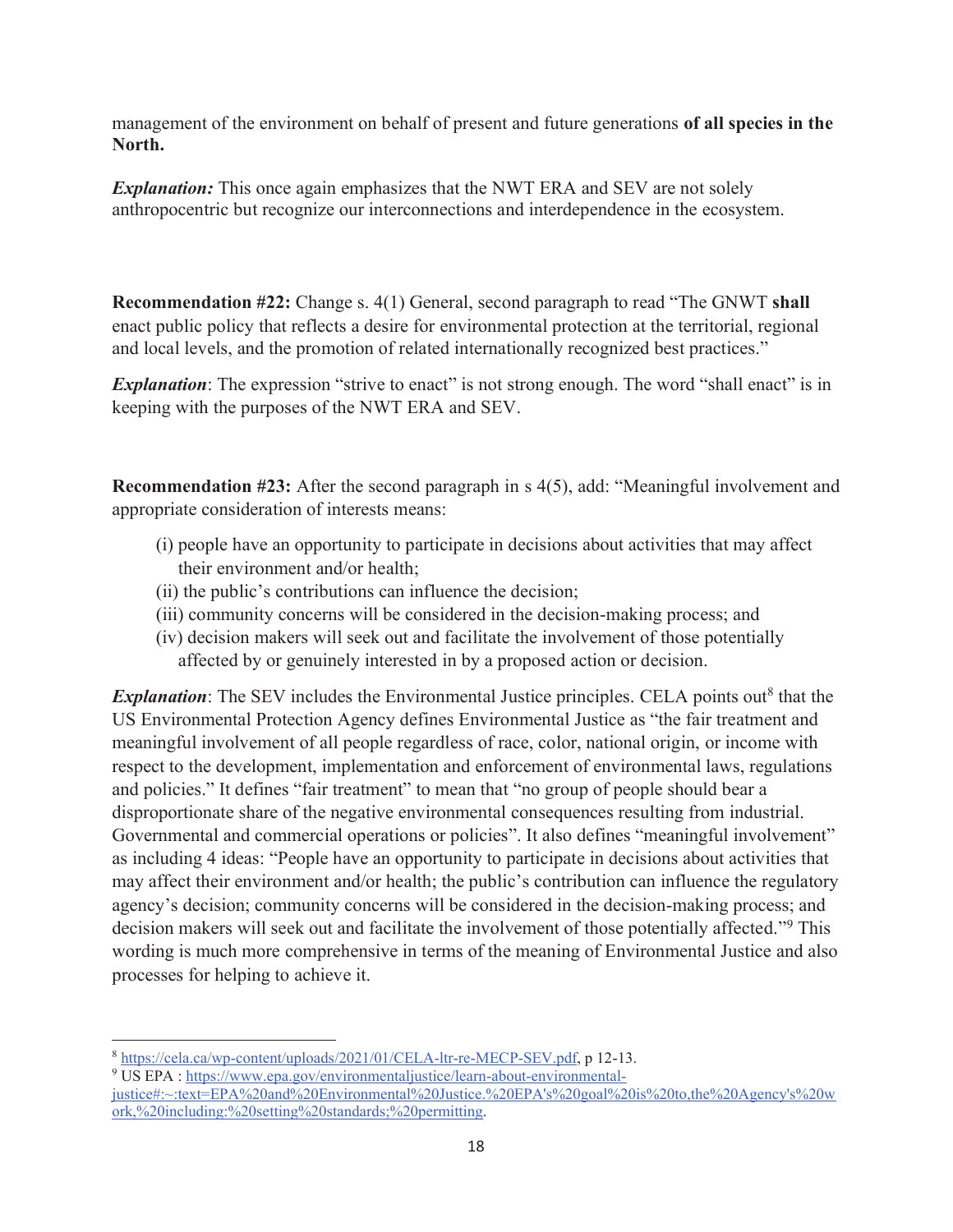**Recommendation #24:** Change the last paragraph of s. 4(5) to read "Whereas the GNWT and Northwest Territories residents have a shared responsibility and goal to ensure the wise management of the environment, including all species and ecosystems, on behalf of present and future generations, the GNWT will provide…"

*Explanation:* This wording is more specific and detailed and reflects the purposes of the NWT ERA and the Principles in the SEV.

**Recommendation #25:** Add a new Section to s 4 after "Public Engagement and Open Government: "**PUBLIC EDUCATION**: The Minister of Environment and Natural Resources shall undertake a public awareness campaign of the *Environmental Rights Act* and this Statement, including plain language materials on how the public can avail themselves of the various protections and provisions of the Act."

## *Explanation:*

- Since the SEV states that the residents of the NWT have a shared responsibility to protect the environment, the GNWT might wish to undertake public education about the NWT ERA and the SEV.
- In the NWT Standing Committee on Economic Development and Environment's Report on Bill 39, *Environmental Rights Act*,<sup>10</sup> their Recommendation 4 was that "the Department of Environment and Natural Resources undertake a public awareness campaign of the Environmental Rights Act, including plain language materials on how the public can avail themselves of the various protections and provisions of the Act." It explained that "several submissions received by the Committee stressed that the public needs to be more aware of their ability to protect the environment, and the Committee noted that under the existing *Environmental Rights Act*, there have been very limited actions started by members of the public. To improve the public's awareness of their rights under Bill 39, the Committee strongly supports a public awareness campaign to highlight what is in the Act, as well as the creation of plain language documents on how to use the various provisions of the Act."
- If a Commissioner for the Environment of the NWT is created, this education mandate could be assigned to them. If not, such an undertaking should be included in the SEV.
- For examples of public education tools and activities, the work of the former Environment Commissioner of Ontario is useful.

<sup>&</sup>lt;sup>10</sup> https://www.ntassembly.ca/sites/assembly/files/19-08-13 cr\_27-183 report\_on\_bill\_39\_enviro\_rights\_act\_final 0.pdf.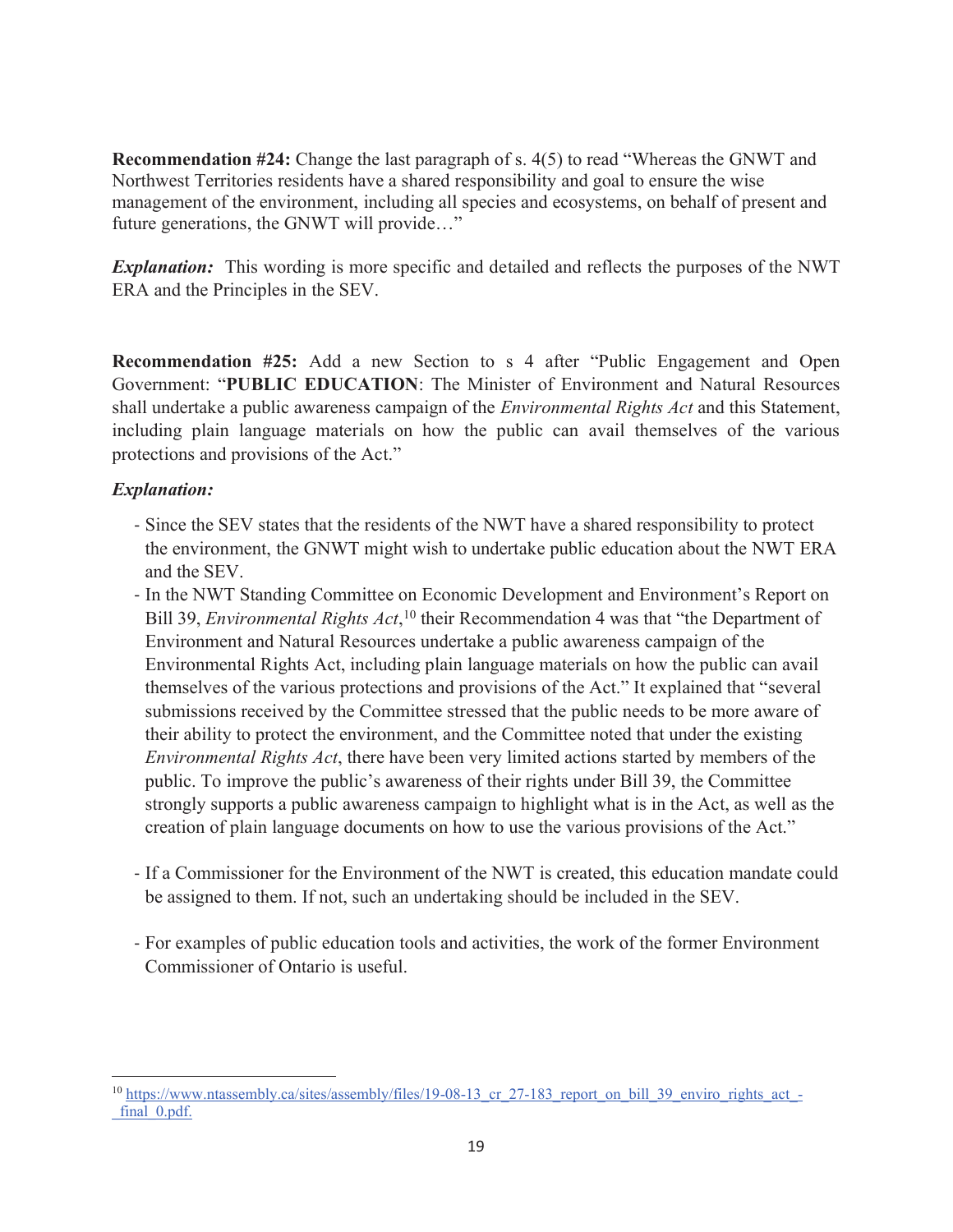#### **Recommendation #26:** Add a new section after s. 4:

#### **GREENING INTERNAL OPERATIONS**

The GNWT is committed to reducing its environmental footprint by greening its internal operations, and supporting environmentally sustainable practices for its partners, stakeholders and suppliers. This includes but is not limited to reducing the GNWTs air emissions, energy use, water consumption, and waste generation. Activities include: monitoring and reducing the GNWTs carbon footprint, promoting energy and water conservation in GNWT outreach and educational activities, and supporting government-wide greening and sustainability initiatives."

#### *Explanation:*

- The NWT Waste Resources Management Strategy goal #4 (2019) includes similar wording, so this would make the SEV consistent with other GNWT undertakings to lead by example by reducing its own environmental footprint.

- A similar section is found in the Ontario MOE SEV.

#### **Recommendation #27: Delete Section 5.**

*Explanation:* Section 5 of the draft SEV is highly problematic. After the significant effort put into drafting the *ERA* and the SEV, and the extensive feedback and consultation undertaken to improve them, this seems to be an extremely wide discretion given to the Executive Council to disregard these obligations. No such clause is found in the Ontario MOE SEV. This section should be removed.

If the section is to remain, there should at a minimum be public notice of any exemptions made on the application of the SEV with reasons, in compliance with the process set out in s. 17 (2), (3) and (4) of the NWT ERA.

Thank you for the discussions we had on developing these recommendations. I hope these comments are useful to you in your response to the GNWT's invitation to comment on the draft SEV. I would be very pleased to discuss them with you further, or with members of the GNWT, and to answer any questions on this material.

Sincerely,

HANched-Kiling

Prof. Heather McLeod-Kilmurray Centre for Environmental Law and Global Sustainability Faculty of Law, University of Ottawa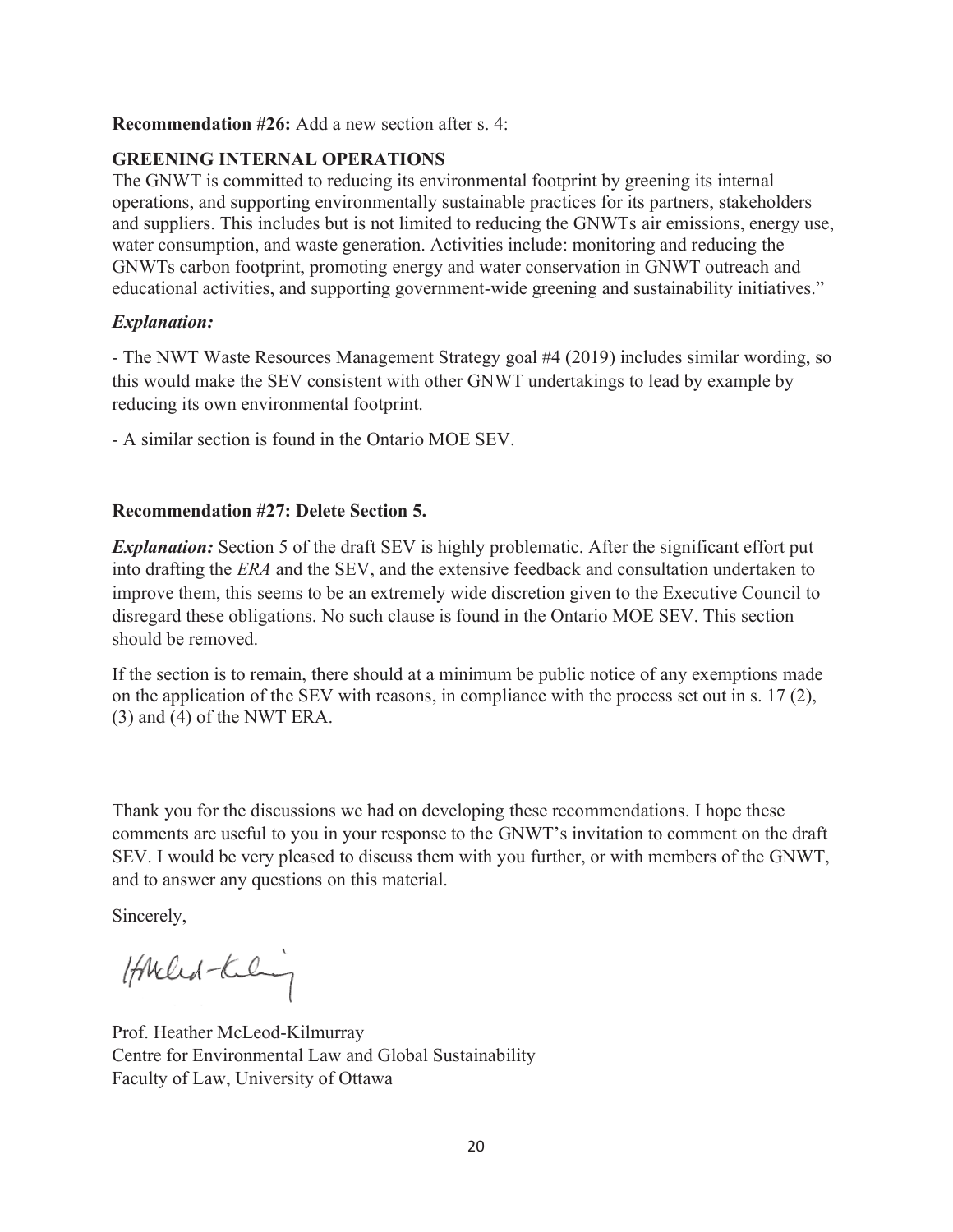## **APPENDIX A**

## **History of Statements of Environmental Values and the Ontario** *Environmental Bill of Rights*

The Ontario *Environmental Bill of Rights, 1993* was enacted in1994, modelled on the *Michigan Environmental Protection Act*).<sup>11</sup> It provided greater access to environmental information by creating an Environmental Registry, and increased access to justice by providing citizens with the right to ask for investigations and reviews of government actions and to appeal government decisions on environmental matters. It provided protection for whistleblowers. It also created a Commissioner of the Environment who reported to the Legislature on the operation of the  $EBR<sup>12</sup>$ 

Sections 7-11 of the OEBR requires certain ministries<sup>13</sup> to develop Statements of Environmental Values. The SEV was designed to explain "**how the** *purposes* **of this Act are to be applied** when decisions that might significantly affect the environment are made in the ministry; and (b) explain[n] **how consideration of the purposes of this Act** *should* **be integrated with other** considerations, including social, economic and scientific considerations, that are part of decisionmaking in the ministry" (s. 7). Section 11 provides that "the minister shall take every reasonable step to ensure that the ministry statement of environmental values is considered whenever decisions that might significantly affect the environment are made in the ministry." This wording is virtually identical to the wording in s. 18 of the NWT ERA.<sup>14</sup>

The Canadian Environmental Law Association has written extensively about the OEBR SEVs. CELA notes the history and purposes of the SEV:

The Ontario Task Force that developed the EBR in the early 1990s anticipated SEVs becoming key components in establishing and maintaining **governmental accountability** in environmental decision-making. The SEV (along with EBR oversight provided by the ECO) was primarily intended to serve as Ontario's substitute approach for the public trust doctrine.15 The Ontario Task Force … envisioned a ministry's SEV to be **a statement of environmental ethic, plan,** 

11

<sup>14</sup> "The Minister of a department or deputy head of a body listed in paragraph 17(1)(b) shall take every reasonable step to ensure that a statement of environmental values prepared or amended under section 17 is considered whenever decisions that might significantly affect the environment are made by the department or body."

https://gsg.uottawa.ca/gov/Ont/ECO/The%20Environmental%20Bill%20of%20Rights/1999%20The%20Nuts,%20t he%20Bolts%20and%20the%20Rest%20of%20the%20Machinery.pdf.<br><sup>12</sup> Nov 2021 report: https://www.auditor.on.ca/en/content/annualreports/arreports/en21/ENV\_EBR\_en21.pdf.

<sup>&</sup>lt;sup>13</sup> Only 13 ministries must create SEVs:

https://gsg.uottawa.ca/gov/Ont/ECO/The%20Environmental%20Bill%20of%20Rights/1999%20The%20Nuts,%20t he%20Bolts%20and%20the%20Rest%20of%20the%20Machinery.pdf. See also

https://www.google.com/url?sa=t&rct=j&q=&esrc=s&source=web&cd=&ved=2ahUKEwjQz5Tp9vX1AhWGjYkE HXHBBSYQFnoECAUQAQ&url=https%3A%2F%2Fjournals.lib.unb.ca%2Findex.php%2Funblj%2Farticle%2Fdo<br>wnload%2F29551%2F1882524734%2F1882524845&usg=AOvVaw3ScMOlruqYKEf2mmQNORtb.

<sup>&</sup>lt;sup>15</sup> "A 19th century doctrine developed by, and enforced in, the courts of the United States that has since evolved to hold federal, state, and local governments in that country to what amounts to a fiduciary standard of conduct with respect to protection of public natural resources. The concept of a public trust enforceable in the courts is not foreign to Canadian law; the Yukon has had such a regime for decades under its *Environment Act*" https://cela.ca/ministrysnew-statement-of-environmental-values-ignores-long-standing-problems/. I note is also part of the NWT ERA, in sections 13, 15, in the expression "the right to protect the environment and the public trust".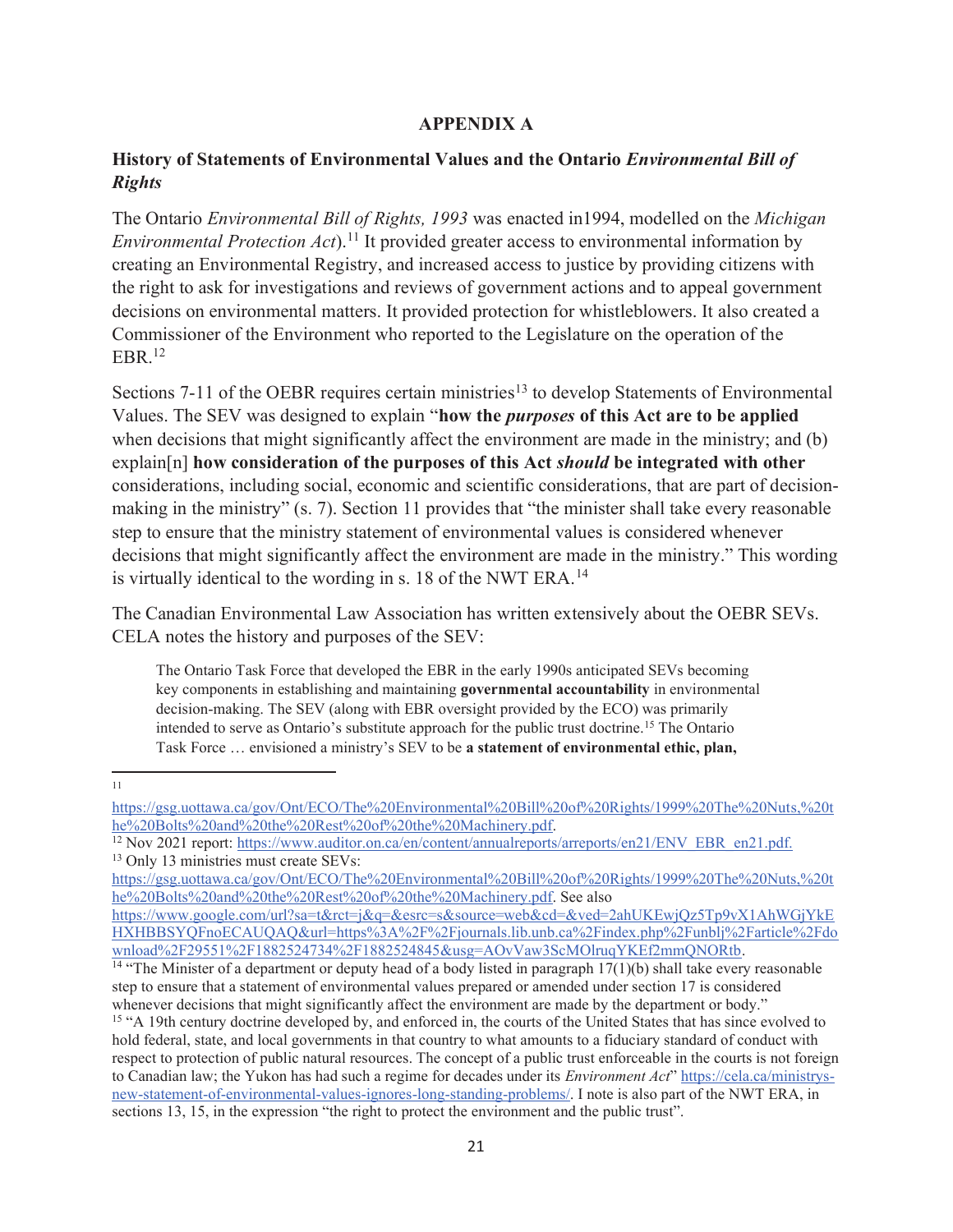**practice, or mission that would help integrate environmental considerations into overall decision-making** for a ministry.16

However, the SEVs originally created were generally seen as inadequate by critics because they were "vague statements of philosophy that lacked implementation details, measurable targets, or clear timelines" and were not the "strong action plans" they had hoped for.17

#### **Enforceability of SEVs – Ontario Environmental Review Tribunal and the** *Lafarge* **decision**

The Ontario Environmental Review Tribunal has been dealing with SEVs for many years. In particular, cases have dealt with the effect of SEVs when people seek leave to appeal decisions of the Minister of Environment. A party will not succeed in getting leave to appeal a decision of under s 41 of the Ontario EBR unless they can show that "(a) there is good reason to believe that no reasonable person, **having regard to the relevant law and to any government policies**  developed to guide decisions of that kind, could have made the decision; and (b) the decision in respect of which an appeal is sought could result in significant harm to the environment." The Tribunal has held on many occasions that "relevant law and … government policies" includes SEVs.<sup>18</sup> The *Dawber* decision of the ERT<sup>19</sup> was appealed to the Ontario Divisional Court, which confirmed the role of SEVs in the *Lafarge*<sup>20</sup> case.

The Ministry of the Environment had granted a license to the Lafarge cement plant to burn scrap tires, plastic and other waste as 'alternative fuel'. <sup>21</sup> The MOE's SEV had "three guiding principles: the ecosystem approach, environmental protection (which includes the precautionary approach) and resource conservation." 22

The Tribunal held since the MOE SEV "endorses an ecosystem approach as a guiding principle" and that this "requires an assessment of the cumulative effects of a proposed project on ecosystems", it was an error for the Director to have considered the applicable "regulations and guidelines, but not the potential cumulative ecological consequences of the project" and therefore "there was good reason to believe that no reasonable person could have reached the decision to issue the [Certificates of Approval]." It also held that allowing burning of tires was "not consistent with the precautionary principle" in the SEV. While the Tribunal could not critique the content of the SEV, they must assess whether it was considered:

> The Tribunal agrees that the laws and policies that apply to the Directors' decisions are not themselves the subject of the test under the first branch of section 41, and the Tribunal is not seized with the task of assessing the reasonableness or adequacy of

<sup>&</sup>lt;sup>16</sup> https://cela.ca/ministrys-new-statement-of-environmental-values-ignores-long-standing-problems/.<br><sup>17</sup> https://cela.ca/ministrys-new-statement-of-environmental-values-ignores-long-standing-problems/.<br><sup>18</sup> The 2003 Envi

Application for Review by the Minister of a decision under s. 67 of the EBR, which also advised citizens that in considering such an application, the Minister MUST consider "The Ministry Statement of Environmental Values", p 35 - https://www.energy.gov/sites/prod/files/2015/06/f22/OEBRG.pdf) 19 *Dawber v. Ontario (Ministry of the Environment)*, [2007] O.E.R.T.D. No. 25.

*<sup>20</sup> Lafarge v. Ontario (Environmental Review Tribunal*) (2008), 36 C.E.L.R. (3d) 191*.* 

<sup>&</sup>lt;sup>21</sup> *Dawber v. Ontario (Ministry of the Environment)*, [2007] O.E.R.T.D. No. 25.<br><sup>22</sup> *Lafarge v. Ontario (Environmental Review Tribunal*) <u>(2008), 36 C.E.L.R. (3d) 191</u>, para 7.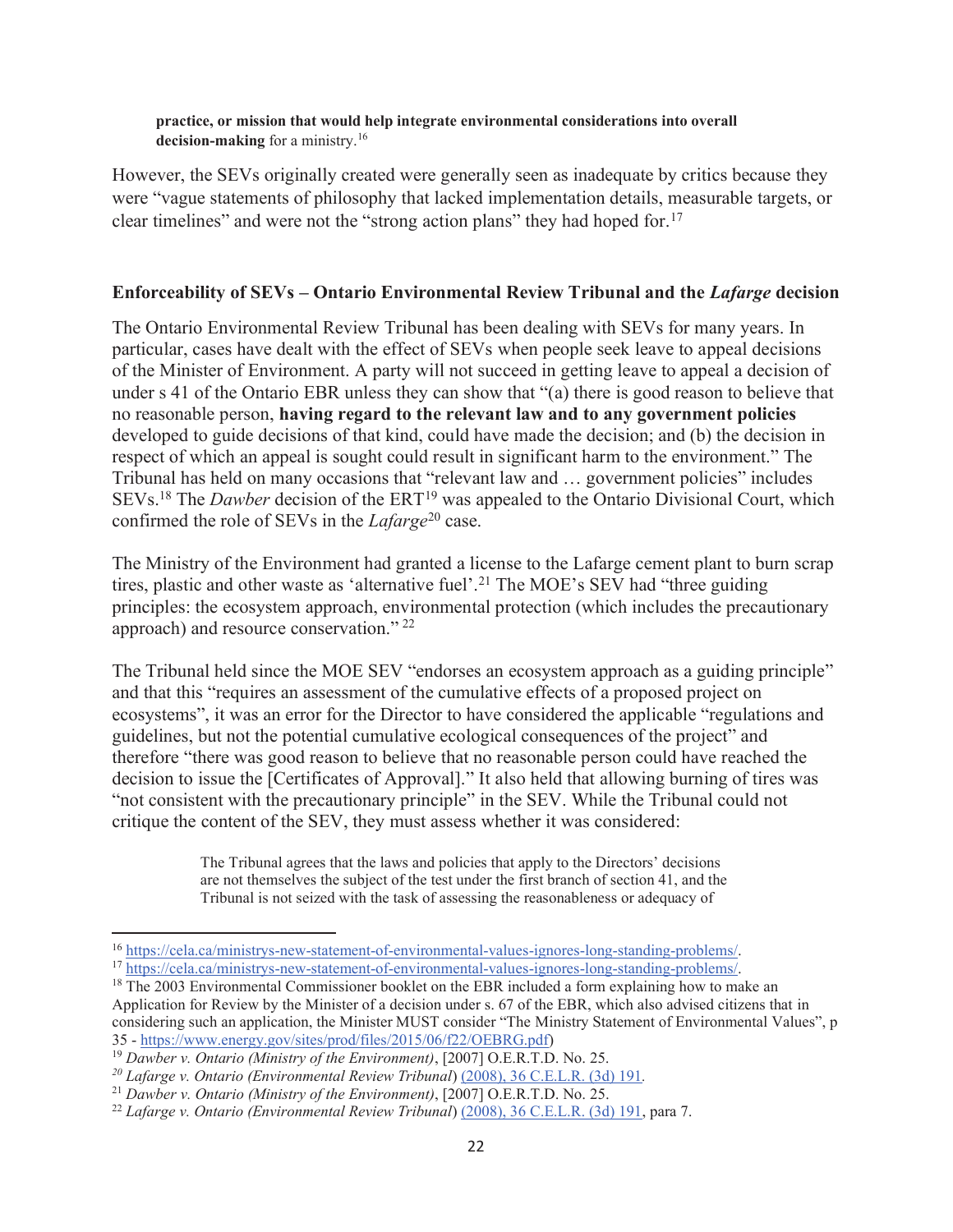their content, at least not directly. The Tribunal does not have the mandate to require changes to those laws and policies or to impose upon the Directors a duty to achieve a higher standard of environmental protection than those laws and policies require. Instead, the reasonableness of the Directors' decisions must be assessed in the context of the legal regime within which they occur. … However, it is appropriate to inquire whether and to what extent the Directors' decisions considered, incorporated and reflected **relevant laws and policies**. (para 49 *Lafarge*)

The Tribunal held that the SEV was a part of the "relevant laws and policies" and that the Directors had failed to "consider or apply the guiding principles in the Ministry SEV" which were relevant policies. (para 50 *Lafarge*)

The Ministry applied for judicial review of this Tribunal decision to the Ontario Divisional Court, arguing that the Directors were not required to consider the SEV in this case because SEVs were only intended "to be applied by the Ministry as it developed legislation". It argued that the MOE SEV "reads like a mission statement with wide-sweeping language" and that s.7 of the EBR grants ministers "significant latitude" as to how to "apply and integrate these values with other considerations". It argued that there is "nothing in the SEV that provides guidance to Directors as to how to exercise discretion, and it provides no assistance to them as to what kind of conditions should be imposed." Finally, it argued that "if the Legislature intended a SEV to be part of the s. 41 considerations, it would have said so expressly" instead of just saying "relevant laws and policies." (parags 54-55 *Lafarge*) The court disagreed and held that "the Tribunal was reasonable in finding that leave should be granted because of the failure **to apply** the SEV. The Tribunal concluded that the SEV falls within 'government policies developed to guide decisions of that kind', which was consistent with past jurisprudence of the Tribunal on SEVs." (para 57 *Lafarge*) The Court of Appeal refused to grant leave to appeal this decision of the Divisional Court.

The practical effect of this decision was that "the two approvals were ultimately revoked by the Ministry without being used by the company."<sup>23</sup> From a legal standpoint, according to CELA, "*Lafarge* ended [the Ministry of Environment's] narrow interpretation that its SEV only applied to Acts, regulations, and policies. Henceforth, instruments issued directly to companies would be subject to the SEV requirement."<sup>24</sup> *Lafarge* also made clear that failure to consider *and apply* the SEV could be a ground for appealing a Ministry decision. *Lafarge* has been cited and applied in over 50 decisions by the ERT since then.

Of course, much depends on government attitudes. For example, CELA argues that the MOE got around this decision by "introducing a permit-by-rule ("PBR") regime in 2010 that eliminates the need for industry to obtain instruments when engaging in certain types of activities and, thereby, eliminates the opportunity for the public to seek leave to appeal under the EBR activities previously covered by such instruments; and expanding the PBR initiative under successive provincial governments."25 This shows that even the best SEVs might be circumvented by governments keen to avoid them. However, it is clear that SEVs are intended to have, and do

<sup>23</sup> https://cela.ca/accessing-environmental-justice-the-10th-anniversary-of-the-landmark-lafarge-decision/. 24 *Ibid.* 

<sup>25</sup> https://cela.ca/ministrys-new-statement-of-environmental-values-ignores-long-standing-problems/.